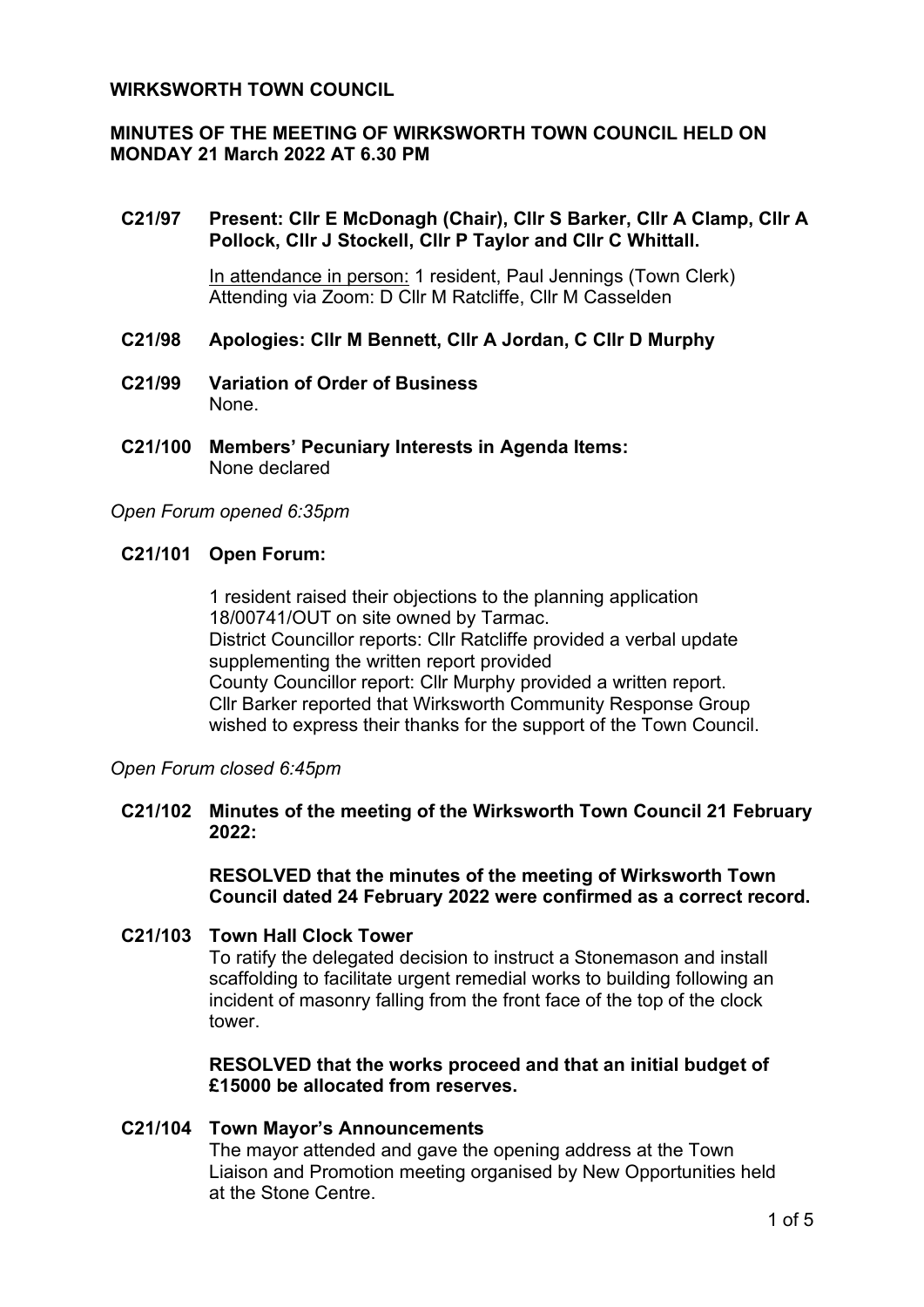## **C21/105 To receive the committee recommendations**

- Environment and Town dated 7 March 2022
- Finance, Buildings, and Personnel dated 14 March 2022

**RESOLVED to refer back for further discussion minute ET21/115 Town Plan, and to adopt all other recommendations of the Environment and Committee dated 7 March 2022 and Finance, Buildings & Personnel Committee dated 14 March 2022.**

#### **C21/106 Accounts Paid**

February 2022 in the sum £ 15,933.07

# **RESOLVED that payment of the attached account in the sum of £15,933.07 be approved.**

**C21/107 Police and Council Surgery Initiative** The police are proposing an open surgery for residents, with a councillor(s) present, to be held in the hour before the full council meeting.

> **RESOLVED that the initiative be supported starting from the April meeting. Councillors are to be approached on the preceding Tuesday when the agenda is issued to determine who will be attending.**

#### **C21/108 Contact List**

Proposal to establish a mailing list (email) of residents who are prepared to be consulted on matters in the Town Plan – similar to DDDC.

## **RESOLVED that the clerk prepare a draft (e)form for approval by council to establish an emailing list to contact and consult with residents.**

#### **C21/109 Meadows Design Partner**

Following a selection process, the Meadows Working Party now have a recommended partner (for approval by full council) for the design stages of the process.

**RESOLVED that Urban Wilderness be appointed as the design partner for the Meadows Project. The Meadows Working P{arty (comprising Cllr Clamp, Cllr Pollock and Cllr Taylor with Cllr Jordan) be delegated to determine the scale of work and revert to the council for agreement of the costs for the design elements of the project.** 

#### **C21/110 Process for Co-option**  DDDC Electoral services have confirmed that the vacancy may be filled by Co-option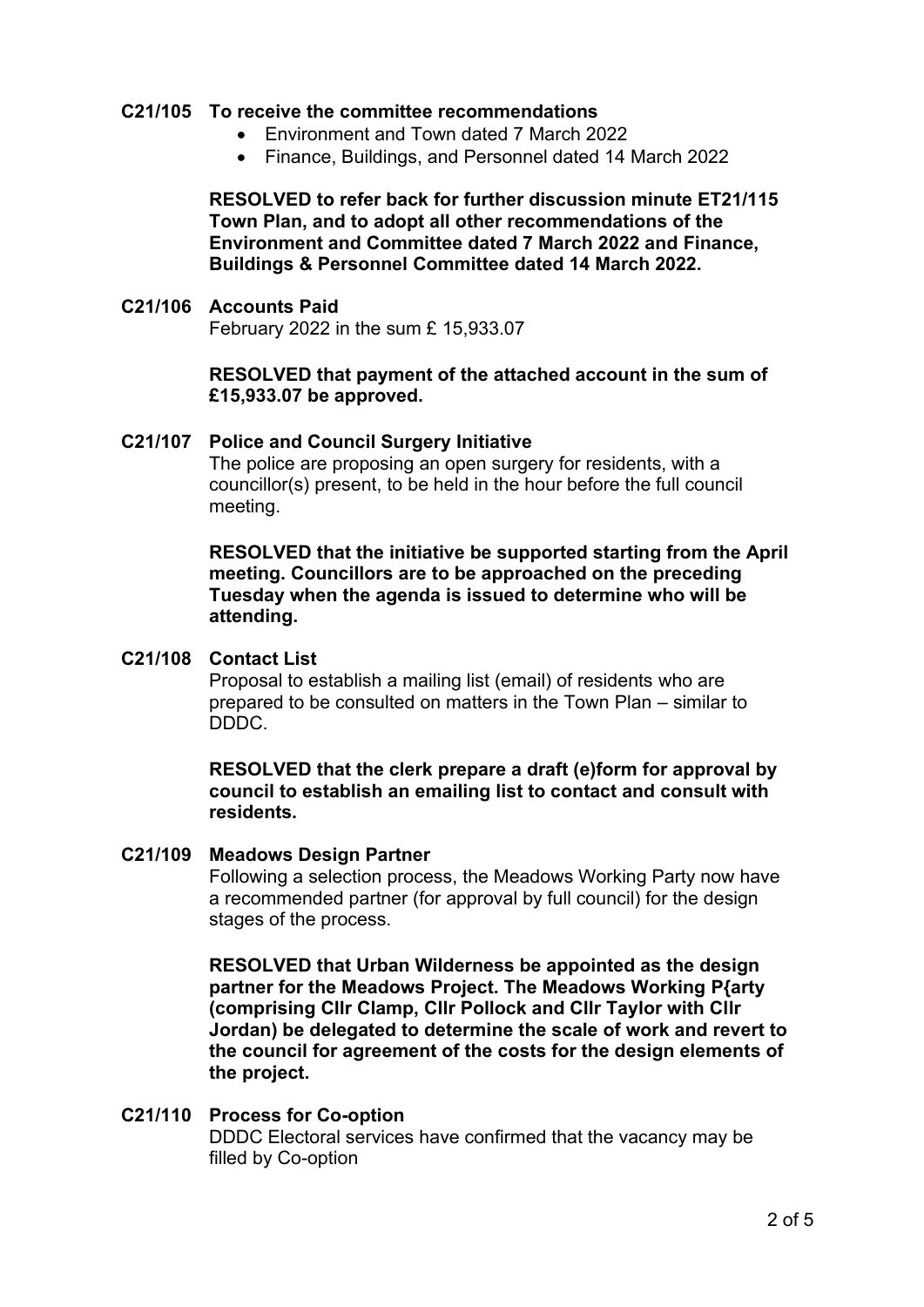**RESOLVED that the same process be adopted as used previously but within a shorter timescale, with co-option to undertaken at the next meeting of the Town Council on the 25th April 2022.**

# **C21/111 Middle Peak and Tarmac Liaison**

The Town Council has contacted Tarmac seeking to establish a forum or liaison group to allow discussion of matters related to Middle Peak and other sites in Wirksworth. The intention was to allow a more proactive dialogue on Middle Peak as well as proposed planning developments. Tarmac has agreed to meet up after Easter, and has asked for suggested dates.

**RESOLVED that Cllr Clamp, Cllr Pollock, Cllr Whittall, and Cllr Barker be delegated to initially meet with Tarmac.**

**C21/112 Working Party and Committee Membership** To confirm changes in current arrangements following co-option.

> **RESOLVED that membership remain unchanged until the Annual Town Council meeting in May when all membership is to be reviewed.**

*The meeting closed at 7:50pm*

++++++++

……………………………

Chairman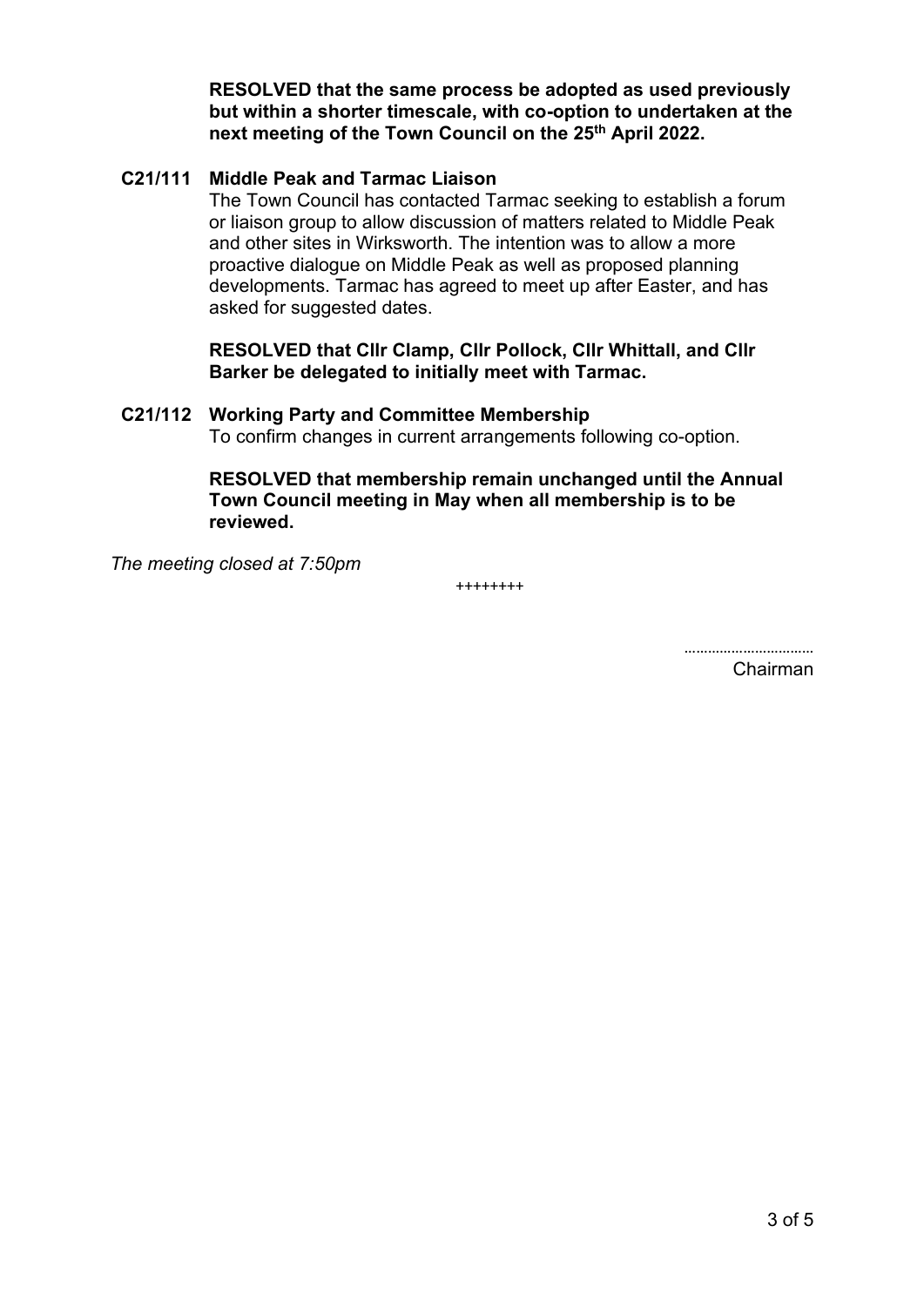# **Wirksworth Town Council PAYMENTS LIST**

| Voucher Code |                            | Date       | <b>Minute</b> | <b>Bank</b>         | <b>Cheque No</b> | <b>Description</b>          | <b>Supplier</b>           | <b>VAT Type</b> | Net         | <b>VAT</b> | Total       |
|--------------|----------------------------|------------|---------------|---------------------|------------------|-----------------------------|---------------------------|-----------------|-------------|------------|-------------|
|              | 459 General Administration | 01/02/2022 |               | Lloyds Current      |                  | HR Support                  | Castle Associates         | S               | 43.00       | 8.60       | 51.60       |
|              | 461 General Administration | 01/02/2022 |               | Lloyds Current      |                  | Internet                    | Zen                       | S               | 17.10       | 3.42       | 20.52       |
|              | 463 Fannyshaw Community    | 01/02/2022 |               | Lloyds Current      |                  | Internet                    | W3Z                       | S               | 29.16       | 5.83       | 34.99       |
|              | 464 General Administration | 01/02/2022 |               | Lloyds Current      |                  | Payroll                     | Sage                      | S               | 50.00       | 10.00      | 60.00       |
|              | 453 Maintenance            | 01/02/2022 |               | Lloyds Current      |                  | Refuse collection           | <b>DDDC</b>               | Z               | 253.50      |            | 253.50      |
|              | 454 Maintenance            | 01/02/2022 |               | Lloyds Current      |                  | Refuse collection           | <b>DDDC</b>               | Z               | 253.50      |            | 253.50      |
|              | 466 General Administration | 01/02/2022 |               | Lloyds Current      |                  | IT Support                  | Software Into Action      | S               | 338.00      | 67.60      | 405.60      |
|              | 477 General Administration | 01/02/2022 |               | Lloyds Current      |                  | Duplicate                   | Lloyds Bank               | Z               |             |            |             |
|              | 478 Mayors Ball            | 01/02/2022 |               | Lloyds Current      | 8739             | Donation                    | Wirks & Mid Cricket Club  | Z               | 650.00      |            | 650.00      |
|              | 441 Fuel                   | 02/02/2022 |               | Lloyds Current      |                  | Consumables                 | Corona Energy             | S               |             |            |             |
|              | 455 Fuel                   | 02/02/2022 |               | Lloyds Current      |                  | Gas -Memorial Hall          | Corona Energy             | S               | 235.39      | 47.08      | 282.47      |
|              | 456 Fuel                   | 02/02/2022 |               | Lloyds Current      |                  | Gas -Town Hall              | Corona Energy             | S               | 462.89      | 92.58      | 555.47      |
|              | 468 Training               | 09/02/2022 |               | Lloyds Current      |                  | Catering                    | Poppy's Sandwich Shop     | z               | 28.40       |            | 28.40       |
|              | 479 General Administration | 10/02/2022 |               | Lloyds Current      |                  | <b>VAT</b>                  | <b>HMRC</b>               | Z               | 1,940.68    |            | 1,940.68    |
|              | 467 Maintenance            | 10/02/2022 |               | Unity Trust Current |                  | Electrical works            | Warren Electrical         | S               | 165.62      | 33.12      | 198.74      |
|              | 465 Rates                  | 10/02/2022 |               | Lloyds Current      |                  | Rates                       | <b>DDDC</b>               | Z               | 564.00      |            | 564.00      |
|              | 471 Misc (Church Walk,     | 15/02/2022 |               | Unity Trust Current |                  | Legal fees                  | Lovedays                  | S               | 256.00      | 50.00      | 306.00      |
|              | 472 Maintenance            | 15/02/2022 |               | Unity Trust Current |                  | Tree works                  | Thompson Tree Services    | S               | 880.00      | 176.00     | 1,056.00    |
|              | 473 General Administration | 15/02/2022 |               | Lloyds Current      |                  | IT equipment                | Amazon                    | S               | 59.15       | 11.83      | 70.98       |
|              | 457 Maintenance            | 18/02/2022 |               | Lloyds Current      |                  | Consumables                 | Viking                    | S               | 193.68      | 38.74      | 232.42      |
|              | 458 Maintenance            | 20/02/2022 |               | Lloyds Current      |                  | Consumables                 | Viking                    | S               | 15.49       | 3.10       | 18.59       |
|              | 460 Managed Telecoms       | 21/02/2022 |               | Lloyds Current      |                  | Internet                    | Emtel                     | S               | 36.95       | 7.39       | 44.34       |
|              | 451 Fuel                   | 22/02/2022 |               | Lloyds Current      |                  | Electricity                 | <b>EDF</b> Energy         | S               | 247.58      | 49.52      | 297.10      |
|              | 450 Fuel                   | 22/02/2022 |               | Lloyds Current      |                  | Electricity                 | <b>EDF Energy</b>         | L               | 132.00      | 6.60       | 138.60      |
|              | 452 Fuel                   | 22/02/2022 |               | Lloyds Current      |                  | Electricity                 | <b>EDF Energy</b>         | L               | 22.01       | 1.10       | 23.11       |
|              | 469 Rates                  | 22/02/2022 |               | Lloyds Current      |                  | Water                       | <b>Water Plus</b>         | Z               | 98.64       |            | 98.64       |
|              | 476 Training               | 22/02/2022 |               | Unity Trust Current |                  | Training                    | <b>DALC</b>               | Z               | 40.00       |            | 40.00       |
|              | 470 General Administration | 25/02/2022 |               | Lloyds Current      |                  | Bank charges                | Lloyds Bank               | Z               | 25.00       |            | 25.00       |
|              | 474 Fuel                   | 25/02/2022 |               | Lloyds Current      |                  | <b>Electricity Careplan</b> | <b>British Gas</b>        | S               | 64.22       | 12.85      | 77.07       |
|              | 444 Salaries               | 25/02/2022 |               | Unity Trust Current |                  | Salaries                    | Wirksworth Town Council Z |                 | 3,372.19    |            | 3,372.19    |
|              | 445 Wages                  | 25/02/2022 |               | Unity Trust Current |                  | Salaries                    | Wirksworth Town Council Z |                 | 3,691.83    |            | 3,691.83    |
|              | 446 Salaries               | 25/02/2022 |               | Unity Trust Current |                  | Pension contributions       | <b>DCC</b>                | z               | 978.31      |            | 978.31      |
|              | 447 Wages                  | 25/02/2022 |               | Unity Trust Current |                  | Pension contributions       | <b>DCC</b>                | Z               | 608.30      |            | 608.30      |
|              | 448 Salaries               | 25/02/2022 |               | Unity Trust Current |                  | Tax & NI                    | <b>HMRC</b>               | Z               | 667.68      |            | 667.68      |
|              | 449 Wages                  | 25/02/2022 |               | Unity Trust Current |                  | Tax & NI                    | <b>HMRC</b>               | z               | $-1,216.30$ |            | $-1,216.30$ |
|              | 462 Telephone              | 28/02/2022 |               | Lloyds Current      |                  | Telephony rental            | <b>BNP Paribas</b>        | S               | 69.71       | 13.94      | 83.65       |
|              |                            |            |               |                     |                  |                             |                           |                 |             |            |             |

4 of 5